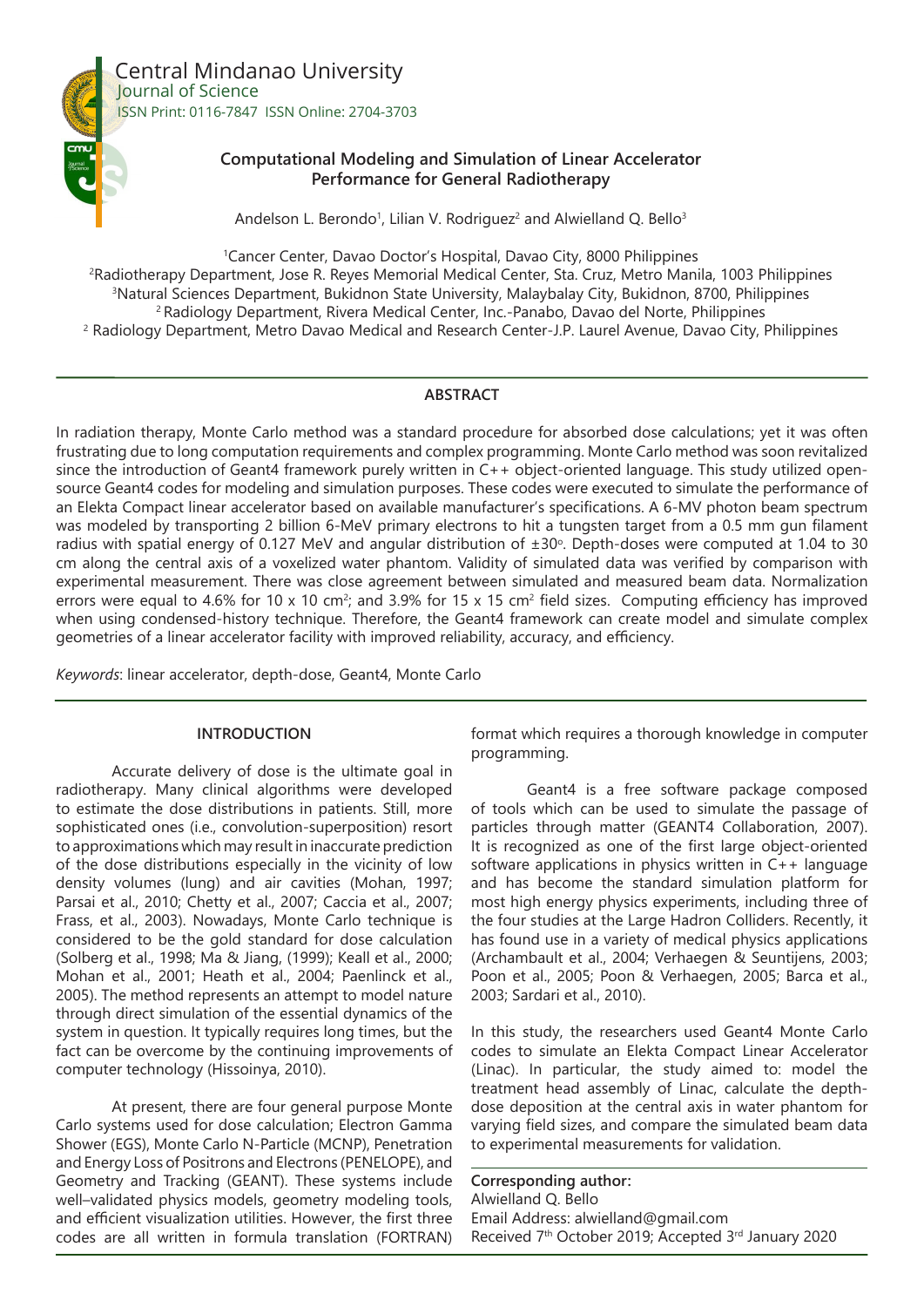#### **METHODOLOGY**

## **Monte Carlo Simulation**

The requirements needed for the Monte Carlo simulation were: (a) the volume geometry, (b) source definition, (c) a physics model, (d) random number generator, and (e) the scoring plane or detector. The calculations were done on a personal computer with 3.07 GHz processor and gcc 4.1.2 compiler on a Linux RedHat5 operating system. We used Geant4.9.4.p01 and CLHEP2.1.0.1 as the computing platform. Geant4 is an open source code that can be downloaded for free (CERN, 2010). The software applied for the modeling of head components were: (a) MedLinac2 package (Caccia et al., 2010), (b) HepRApp external visualization driver, and (c) OGLIX internal visualization driver.



**Figure 1***.* HepRApp snapshot showing mother volume (yellow), accelerator volume (white), and detector volume (blue).

For the geometry construction, we created an airfilled 600 x 600 x 600 cm<sup>3</sup> mother volume (*Fig. 1*) and inside it are the two daughter volumes, accelerator and detector  $(Fig. 2)$ . The 120 x 120 x 120 cm<sup>3</sup> accelerator volume is made of vacuum while the  $60 \times 60 \times 60$  cm<sup>3</sup> voxelized (10 mm half size) detector volume is composed of water. The isocenter was set at the center of the mother volume. The SSD was fixed to 100 cm.



**Figure 2***.* OGLIX snapshot showing Geant4 model of linear accelerator and water phantom.

We used the available machine head design information (Clinical Mode User Manual) for the geometry construction of linear accelerator. The following were the components considered on modeling the head assembly (Sardari, 2010; Caccia et al., 2010; Wieslander & Knoos, 2007): (a) the x-ray target made of tungsten and copper plate, (b) the cylindrical tungsten alloy primary collimator with a conical aperture, (c) the flattening filter, (d) a cylindrical monitoring ionization chamber, (e) the light field mirror, and (f) the lower and upper diaphragms. The exact information of dimension and weighted composition of some components were not obtained from the manufacturer due to confidentiality issue. Simplifications were applied in terms of dimension and material composition to model some parts of the Linac, particularly the mirror and ionization chamber. Figure 3 shows the Geant4 model of accelerator head.



**Figure 3.** HepRApp snapshot of Linac treatment head assembly showing killer plane (cyan) to avoid backscattering radiation, primary collimator (pink), target (cyan), flattening filter (red), ionization chamber (yellow/ blue), light field mirror (green), phase space plane (yellow), and upper (magenta) and lower (cyan) diaphragms.

The workflow was divided into two parts to save simulation time. First, we transported two billion 6-MeV electrons with spatial energy of 0.127 MeV from a 0.5 mm gun radius. The primary electrons produced x-ray energy spectrum after hitting a tungsten target. The EmLivermore physics list was chosen to consider low energy electromagnetic processes. A source spectrum with Gaussian distribution passed through the primary collimator and mirror, generating 1.5 Gigabytes phase space file (PSF) that describes the particles produced before the primary jaws. Second, the PSF produced was then repeatedly used (*Fig. 4*) for varying field sizes (10  $x10$  cm<sup>2</sup> and 15 x 15 cm<sup>2</sup>) to calculate the dose deposition from depth 1.04 cm to 30 cm (87 interest points) in a water phantom.



**Figure 4***.* Visualization of the PSF technique using OGLIX. The primary events were saved at the phase space plane (left) and then the stored history was recalled as a new source at other terminal (right) to lessen the calculation time.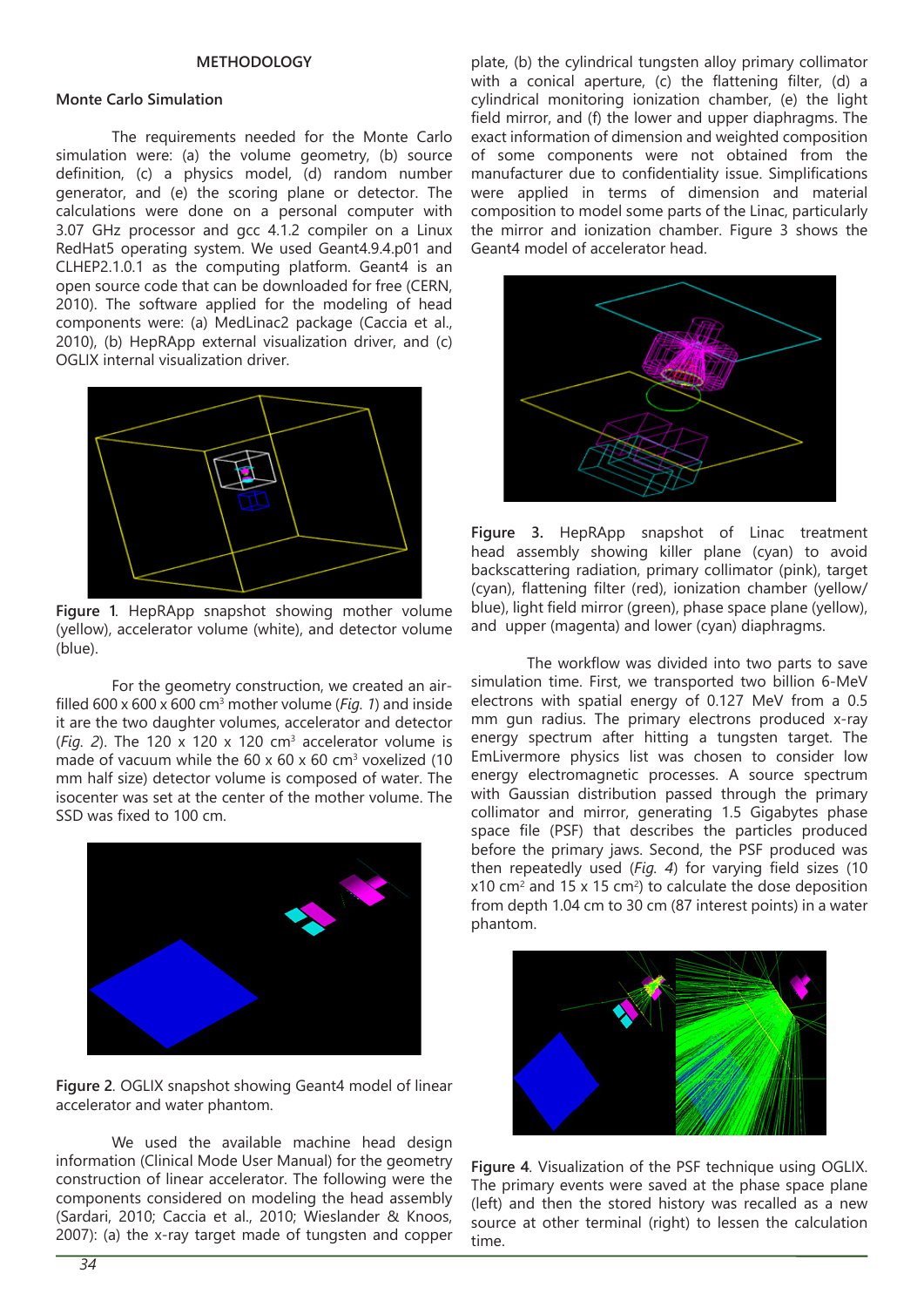#### **Beam Data Measurement**

We conducted our beam data measurement at the Jose R. Reyes Memorial Medical Center during the commissioning of newly installed machine. The hospital provided all the well-calibrated equipment needed during the experiment. Figure 5 shows the materials used for the procedures. These consisted of the following: (a) Elekta Compact Linac, (b) MEPHYSTO scanning system, (c) PTW MP3 phantom tank, (d) 0.125cc thimble type ionization chambers (field and reference detectors) for relative dosimetry, and (e) dual channel electrometer (T10011 TANDEM).



**Figure 5***.* The major equipment used on beam data measurements showing (i) Elekta Compact Linac, (ii) water phantom, (iii) thimble type ionization chamber, and (iv) dual channel electrometer.

Figure 6 shows the water phantom scanning system setup. The researchers measured the absorbed dose along the central axis in water phantom by the following steps: (i) set the Linac gantry and collimator angles at zero degree, (ii) align the center of the water phantom with the beam central axis, (iii) adjust the level of water in the phantom by using spirit level to be perpendicular with the beam axis at 100 cm SSD, (iv) connect the field detector for photon beam to the scanning system, (v) move the detector manually along X, Y, and Z axes to test that its center would be on these axes during the scanning process, (vi) place the reference detector on air at the border of the beam without interfering the field detector's paths, and (vii) search the depth of the maximum dose in the central axis during beam on then scan the central axis depth-dose with 100% normalization to the maximum dose for 10 x 10  $\text{cm}^2$  and 15 x 15 cm<sup>2</sup> field sizes, and 6-MV photon beams.



**Figure 6.** Water phantom and its scanning system.

### **Data Analysis**

The simulated and measured central axis depth dose curves were both normalized at 1.04 cm depth to neutralize their respective units. The comparing region started from depth 1.04 cm to 30 cm to avoid electron contamination at the surface. In this study, simulation results were assessed by calculating the normalization error by using Eq. (1),

$$
E_n = \frac{1}{N} \sum_{i=1}^{N} \left( \frac{|d_i - d_{ref_i}|}{d_{refmax}} \right)
$$
 (1)

where  $\mathsf{E}_{\sf n}$  is the error normalized to the reference maximum dose d*refmax* ) , *i* corresponds to a curve point index, *N* is the number of points,  $d_i$  is the dose computed at point  $i$  and d $\textit{REF}_{i}$  ) is the reference dose measured at point  $i$ . Errors were normalized to the maximum dose in order to increase the error weight at high doses and decrease it at lower values. In high dose-gradient regions, large errors can occur, while the distance-to-agreement can be small. Eq. (1) balance the point-to-point errors according to the dose deposited so that the overall error calculated is more suited to characterize the simulation agreement with measurements.

### **RESULTS AND DISCUSSION**

This study aimed to create a model of the treatment head assembly of Linac; to calculate the depthdose deposition at the central axis in water phantom for varying field sizes; and to compare the simulated beam data to experimental measurements for validation. The results after conducting computational and experimental measurements were presented in the succeeding discussions.

### **Simulation Accuracy and Efficiency**

The simulation took 144 hours which registered approximately 25 million events inside the detector volume. Table 1 shows that the calculation rate increased to 2566.5 particles per second when the visualization mode was turned off. Moreover, the simulation time was reduced to approximately 72 hours when the PSF technique was applied.

### **Table 1**

#### *Efficiency of the Simulation Platform Used*

| No. of Particles Visualization | Mode | Elapsed<br>Time<br>(seconds) | Rate<br>(particles/<br>second) |
|--------------------------------|------|------------------------------|--------------------------------|
| 1 million                      | ON   | 420.04                       | 2380.70                        |
| 1 million                      | OFF  | 389.64                       | 2566.50                        |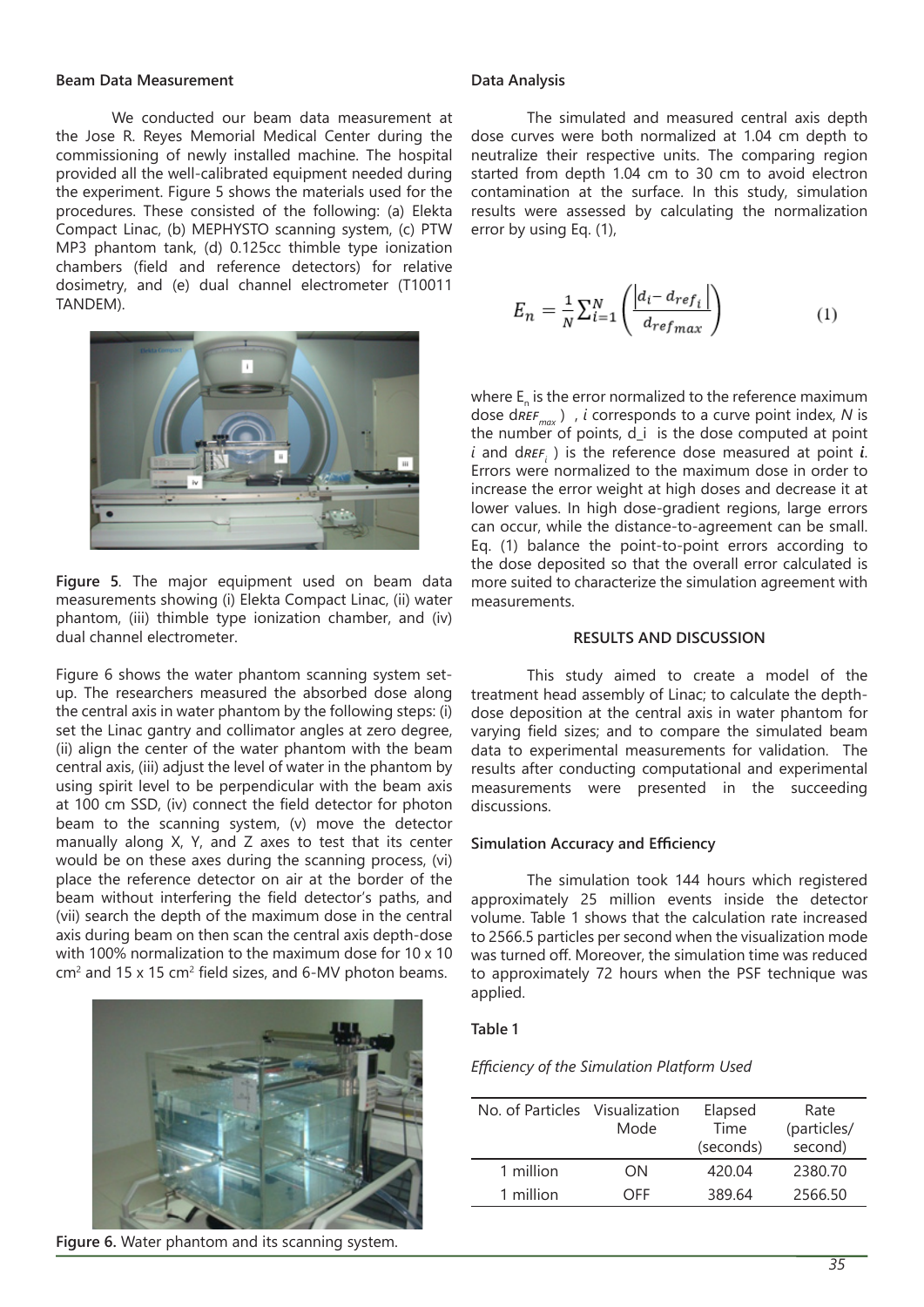The VoxeltestOut1.txt generated from a provided experimental data file (Voxeltest.txt) was used for the direct comparison between the measured and simulated beam data. The file contains the position of the voxels and experimental dose values as given in the experimental data file accumulative dose/square dose, number of events in the voxels, and accumulative dose/square dose normalized to the experimental data. Table 2 shows that there was a good agreement between the simulated and measured beam data. By using equation (1), normalization errors computed were 4.6 % for the 10 x 10 cm<sup>2</sup> field size while 3.9 % for 15 x 15 cm<sup>2</sup>.

### **Table 2**

*Normalized Error of Monte Carlo Beam Data compared to the Reference Data*

| Field Size $(cm2)$  | Normalization Error (%) |
|---------------------|-------------------------|
| $10 \times 10^{-7}$ | 4.6                     |
| $15 \times 15$      | 3.9                     |

Figure 7 illustrates the superimposed plot of calculated and measured central axis depth-dose for 10  $\times$  10  $\times$   $^{2}$ and 15 x 15 cm<sup>2</sup> symmetrical field sizes, respectively. The dose exponentially decreases after depth 1.6 cm as it goes deeper from the surface.



(a)



**Figure 7**. Comparison between Simulated and Measured Beam Data at the Central Axis in Water Phantom for Field sizes (a)  $10 \times 10$  cm<sup>2</sup> and (b)  $15 \times 15$  cm<sup>2</sup>.

#### **CONCLUSION**

complex geometries of Elekta Compact Linac. As a utility tool, Geant4 software can predict dose distribution in water phantom but the data is not enough for patient treatment. However, the simulation time can be lessened by using the phase space file (PSF) technique and turning off the visualization mode.

#### **RECOMMENDATIONS**

Based on the findings and conclusions of the study, the researchers recommend applying a higher end of computation platforms (*e.g.*, i7 processor with graphical processing unit, or computer cluster simulation) to transport more primary events for greater chance of predicting the particle path hence improving the simulation accuracy (within 3% error). Moreover, we also recommend simulating the beam profiles at different depths and varying field sizes may be done to further validate the data, and then compare it with any existing clinical dose computation engine in predicting dose distributions in complex heterogeneous media (*e.g.*, water phantom with lung insert, or CT-scan image). Foremost, the exact material composition and head geometry must be obtained from the manufacturer to improve the calculation process.

#### **REFERENCES**

- Archambault L, Beaulieu L, Carrier JF, Castrovillari F, Chauvie S, Foppiano F, Ghiso G, Guatelli S, Incerti S, Lamanna E, Larsson S, Lopes MC, Peralta L, Pia MG, Rodrigues P, Tremblay VH, Trindade A. Overview of Geant4 applications in medical physics. *Nuclear Science Symposium Conference Record*, 2003 IEEE. 2003;3:1743– 1745. doi: 10.1109/NSSMIC.2003.1352215.
- Barca G., Castrovillar F., Chauvie S., Cuce D., Foppiano F., Ghiso G., Guatelli S., Lamanna E., Lopes M.C., Peralta L., Pia M.G., Rodrigues P., Trindade A., and Veltri M. A powerful simulation tool for medical physics applications: GEANT4. *Nucl Phys B*, 125 80-84
- Caccia, B., Andenna, C., & Cirrone, G. A. (2010). MedLinac2: a GEANT4 based software package for radiotherapy. *Ann Ist Super Sanità*, *46*(2), 173-177.
- Caccia, B., Mattia, M., Amati, G., Andenna C., Benassi, M., d' Angelo A., Frustagli, G., Iaccarino, G., Occhigrossi, A., & Valentini, S. (2007). Monte Carlo in radiotherapy: experience in a distributed computation environment. *Journal of Physics: Conference Series 74*, 012001.
- CERN. (2010). *Geant4: A toolkit for the simulation of the passage of particles through matter*. Retrieved August 13, 2010, retrieved from Geant4: http://geant4.cern.ch/
- Chetty I.J., Curran B, Cygler JE, DeMarco JJ, Ezzell G, Faddegon BA, Kawrakow I, Keall PJ, Liu H, Ma CM, Rogers DW, Seuntjens J, Sheikh-Bagheri D, Siebers JV. (2007). Report of the AAPM Task Group No.105: Issues associated with clinical implementation of Monte Carlo-based photon and electron external beam treatment planning. *Med Phys; 34*(12):4818-53.

This study shows that Geant4 can model the Fraas B. A., Smathers J., & Deye J. (2003). Summary and